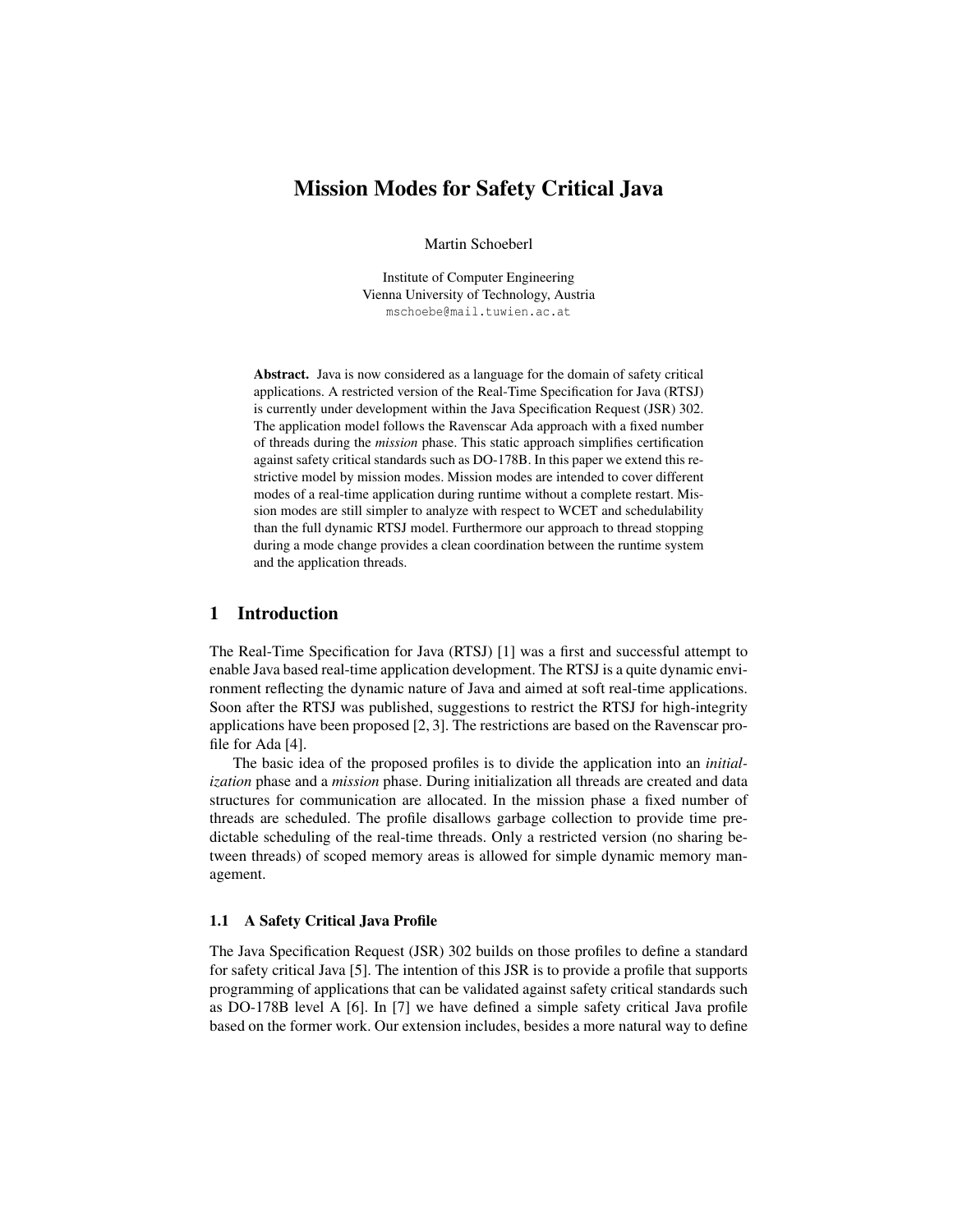the scheduling requirements by deadlines instead of priorities, a clean way to shutdown the application.

The profile contains *periodic* and *sporadic* threads. The periodic threads represent the main application logic. Sporadic threads handle software and hardware events (i.e. interrupts). Figure1 shows the simplified classes that represent periodic and sporadic threads.

```
package javax.safetycritical;
public abstract class PeriodicThread
       extends RealtimeThread {
    public PeriodicThread(RelativeTime period,
       RelativeTime deadline,
       RelativeTime offset, int memSize)
    public PeriodicThread(RelativeTime period)
}
public abstract class SporadicThread
        extends RealtimeThread {
    public SporadicThread(String event,
       RelativeTime minInterval,
       RelativeTime deadline, int memSize)
    public SporadicThread(String event,
       RelativeTime minInterarrival)
   public void fire()
}
```
Fig. 1. Classes for periodic and sporadic real-time events

Both classes extend RealtimeThread (shown in Figure 2) that contains properties common to periodic and sporadic threads. Note that RealtimeThread is not the RTSJ version of a RealtimeThread. We do not inherit from java.lang.Thread to avoid problematic constructs (e.g. sleep()). Furthermore, our thread abstraction does not contain a start() method. All threads are started together at mission start. We extend the profile in this paper to start threads also on a mode change.

The run() method is different from an RTSJ or java.lang thread. It is abstract to enforce overriding in a sub-class. Method run() has to return a boolean value. This value indicates that a periodic task is ready for shutdown or for stopping during a mode change.

In contrast to the RTSJ scheduling parameters are defined by time values (deadlines) instead of priorities. Deadlines represent application requirements more natural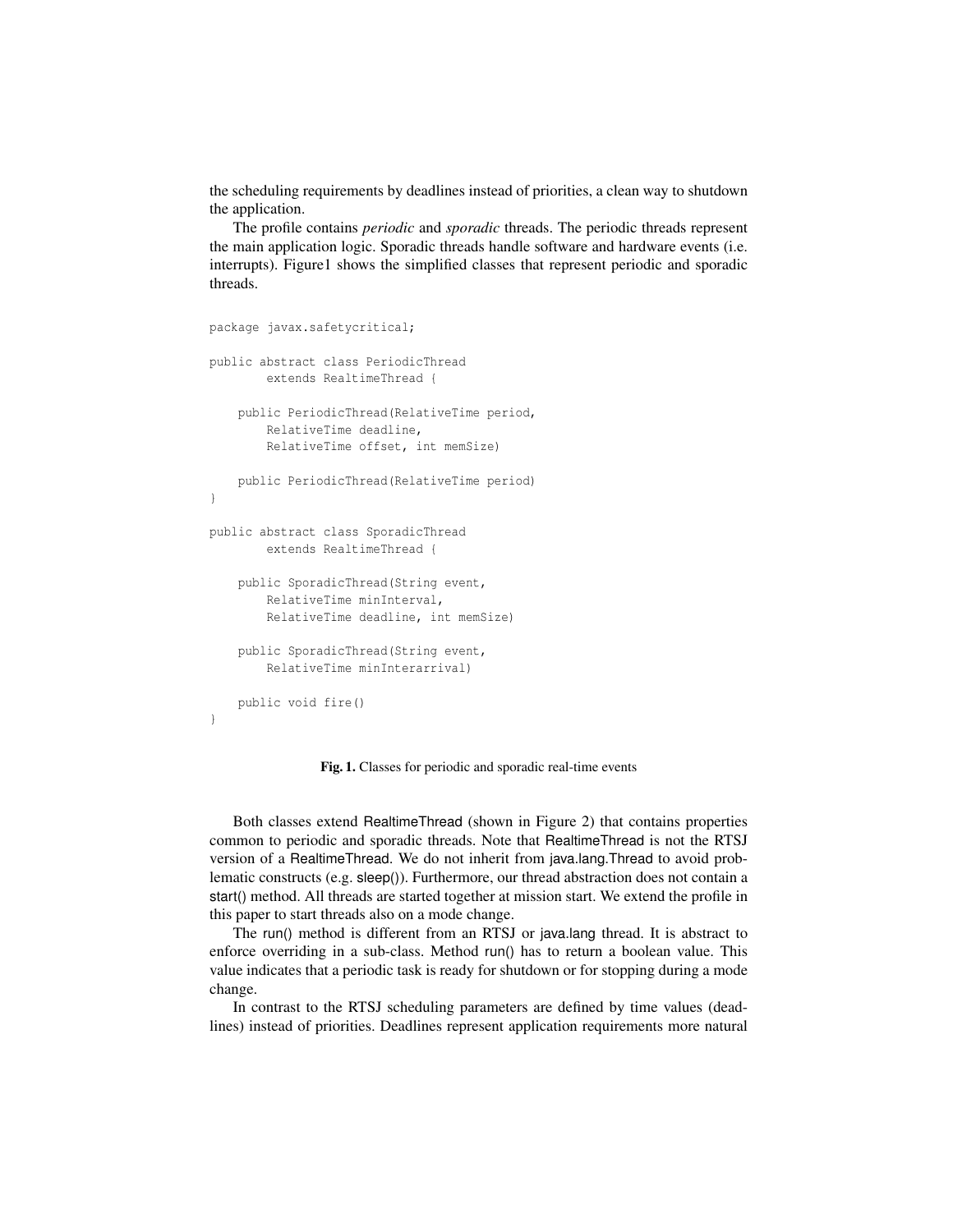```
package javax.safetycritical;
public abstract class RealtimeThread {
    protected RealtimeThread(RelativeTime period,
       RelativeTime deadline,
       RelativeTime offset, int memSize)
    protected RealtimeThread(String event,
       RelativeTime minInterval,
       RelativeTime deadline, int memSize)
    abstract protected boolean run();
   protected boolean cleanup() {
       return true;
    }
}
```
Fig. 2. The base class for all schedulable entities

than priorities. An implementation on top of a priority based scheduler can map the deadlines to priority values by a deadline monotonic order [8]. This mapping is part of the runtime system and does not have to be done by the application developer. The distinction between an initialization and a mission phase (with static threads) simplifies the generation of the mapping. The mapping is performed only once at the start of the mission. Furthermore, the definition of deadlines as the main scheduling parameter allows switching to an EDF scheduler in the middleware without changing the application logic.

## 1.2 Mission Modes

Although a static approach to the development of safety critical applications simplifies (or even enables) certification, the model of a single mission with a fixed number of threads is quite restrictive. Safety critical applications often consist of different modes during runtime, e.g. take off, cruse, and landing of an airplane. During those different modes different tasks have to be performed. In this paper we evaluate different forms to implement mode changes: At the application level, with dynamic thread creation, and with static mission modes. The main idea is to provide a restricted form of dynamic application change without the hard to analyze dynamic creation and stopping of realtime threads. Just stopping a real-time task can be a dangerous action. We build on [7] to enable a coordinated stopping of real-time tasks during a mode change.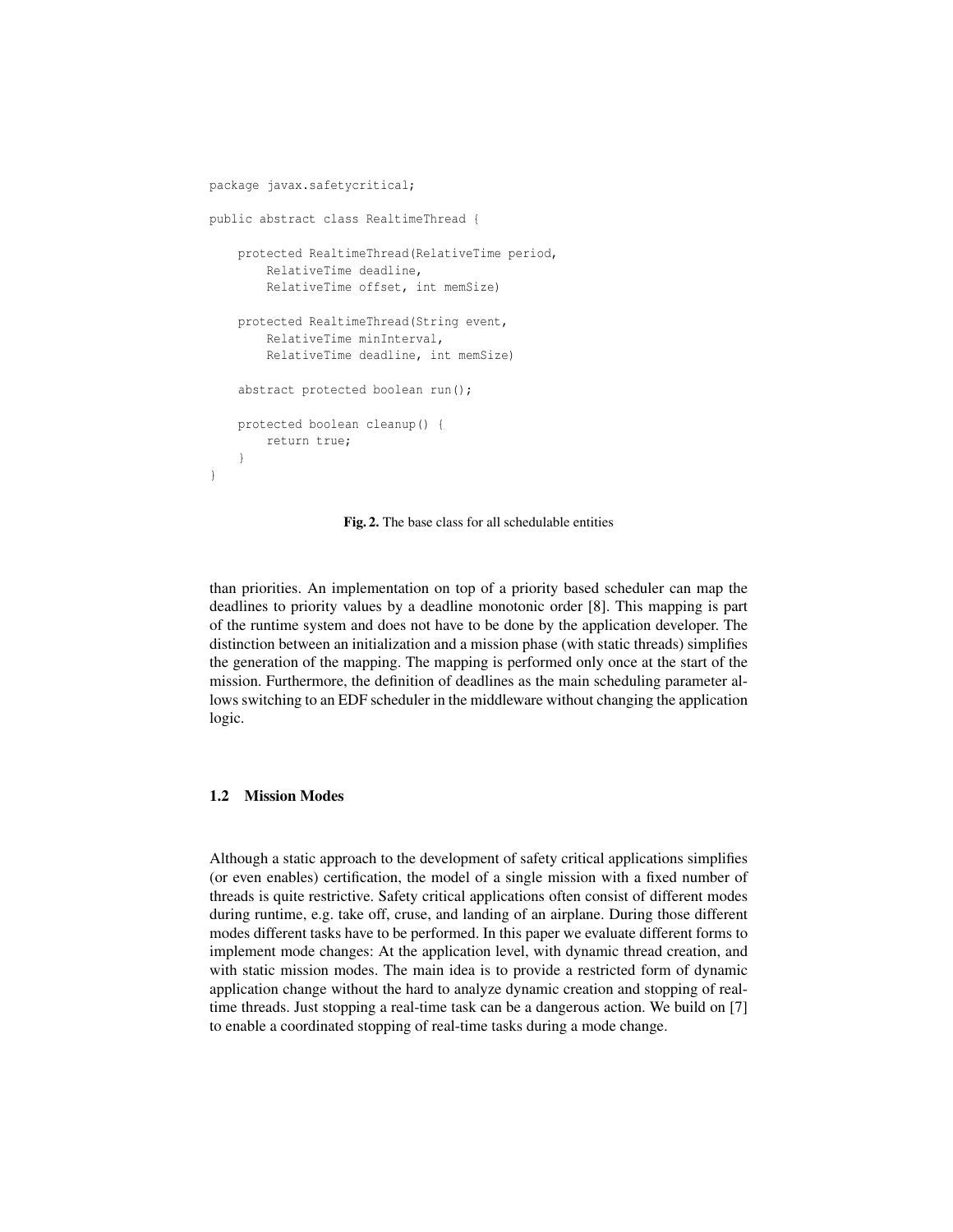# 2 Mode Changes

Several safety critical applications have different modes of operation. Imagine a part of an avionic application: takeoff, cruse, and landing are typical modes where different tasks are necessary. Several tasks will run during all modes and several are only needed during a specific mode. When a mode change occurs the continuous tasks should not be disturbed by the mode change.

Tasks that are *stopped* shall have a chance to shutdown in a clean way, i.e. run till all actuators are in a safe position. Furthermore the tasks shall be able to perform some form of cleanup. In [7] we introduced the coordinated shutdown for the whole real-time application. We use the proposed mechanism for the shutdown of threads that belong to a specific mode in this proposal.

Switching between different modes does not only represent different tasks to be executed but also reusing of resources. We can distinguish between CPU time and memory resources that can be reused. With respect to reuse three forms of mode change frameworks are possible:

- 1. Mode changes at the application level do not reuse memory; CPU budgets are reused, but hard to analyze
- 2. Dynamic created threads can reuse memory with mission scoped memory and CPU resources
- 3. Predefined modes do not reuse memory. CPU budgets are reused and simple to analyze

#### 2.1 Application Level

A simple form of mode changes can be implemented at the application level – a form of *poor man's* mode changes. All threads that are needed in all modes of the mission are started. The actual application logic is only executed at the modes needed as following example shows:

```
public void run() {
    if (State.mode==State.TAKE_OFF) {
        takeOffTask();
    }
}
```
In this example the run() method represents a periodic task. This form fits well for the static approach to start all threads during mission start. However, it leaves the handling of different missions at the application programming and complicates clean mission changes. Furthermore it complicates WCET analysis and incorporation of those WCET values into schedulability analysis for different modes.

#### 2.2 Dynamic Threads

A real-time system that allows dynamic creation of threads during the mission phase can easily reuse CPU budgets and memory. This is the model that the RTSJ proposes.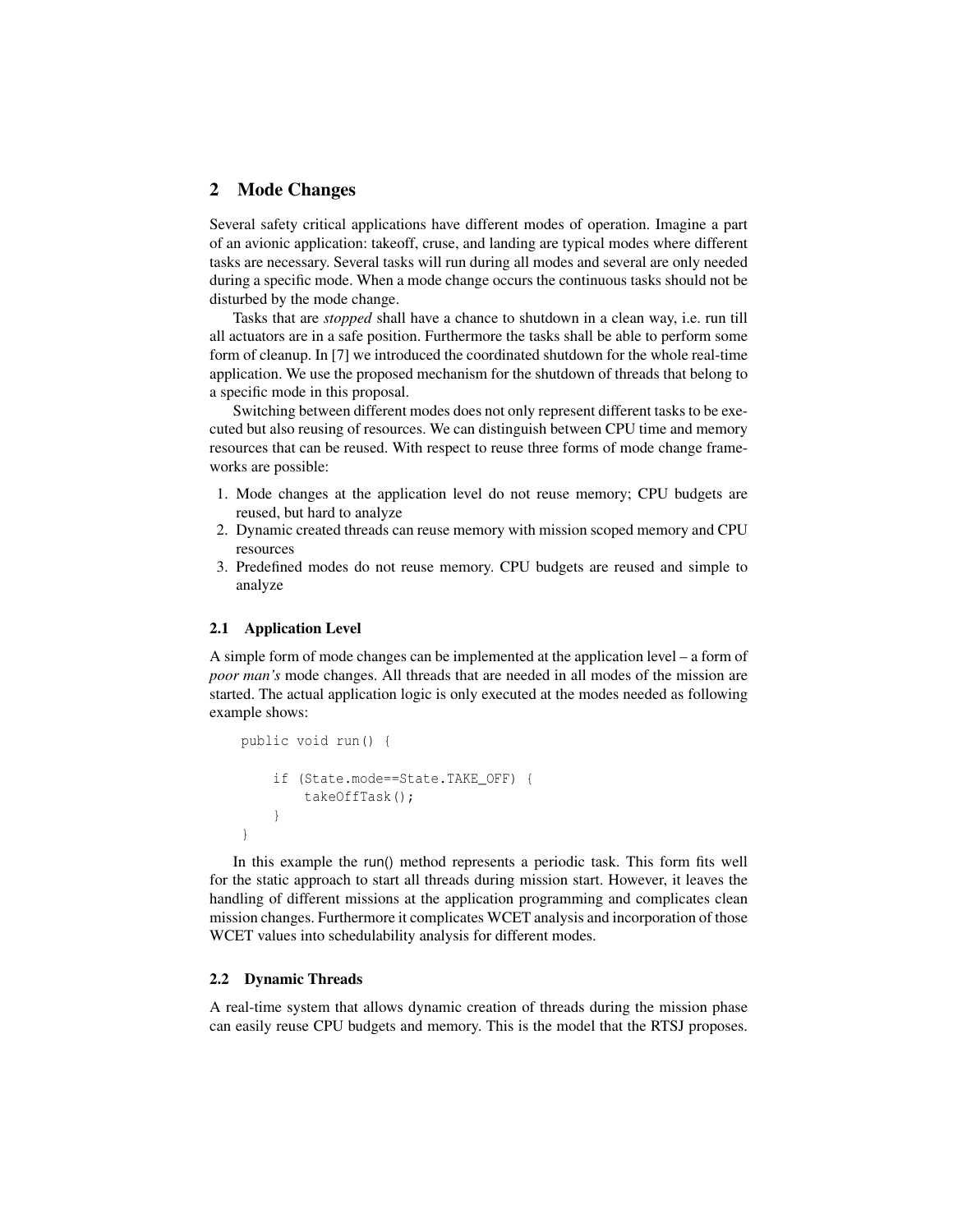However, this dynamic thread creation is hard to analyze and will hamper certification of the safety critical application.

A more restrictive model will group threads belonging to missions or mission phases. Those groups can share a scoped memory that can be recycled when all threads of the group are not needed anymore. However, no coordinated shutdown of threads that belong to a mission phase is part of the RTSJ framework.

## 2.3 Predefined Modes

Our approach is to define different mission modes at the initialization phase. All threads are still created in this phase and no dynamic thread creation during mission phase is necessary. Each mode contains the list of threads that have to run in this mode. Therefore we can still build all the scheduling tables before the mission starts. The static assignment of threads to mission modes also simplifies schedulability analysis.

We do not reuse any memory that is used for communication between threads for different modes. All those structures are still allocated at the initialization phase. However, threads itself can use scoped memories for intermediate data structures during their execution. We assume that the amount of memory that is used for thread communication is not that high and we would gain little from reusing part of it for different modes.

# 3 Implementation

The different modes are represented by a simple class that contains the list of threads belonging to the mode:

```
public class MissionMode {
    public MissionMode(RealtimeThread rt[]) {
        // immutable MissionMode object
    }
}
```
Class MissionMode provides just the constructor with the list of real-time threads to implement immutable mode objects. An immutable mode guarantees that the mode cannot be changed at runtime.

The class RealtimeSystem represents the real-time runtime system and is shown in Figure 3. Method start() performs the mission start. Compared to [7] it contains now the mission mode as a parameter. That mode is the one which is used as the first one. Method changeMod() performs the change to the new mission mode. Method stop() performs shutdown of the whole real-time application.

## 3.1 Shutdown

Before we discuss mode changes we give a brief description of the shutdown process. The same mechanism is used to shutdown individual threads for a mode change.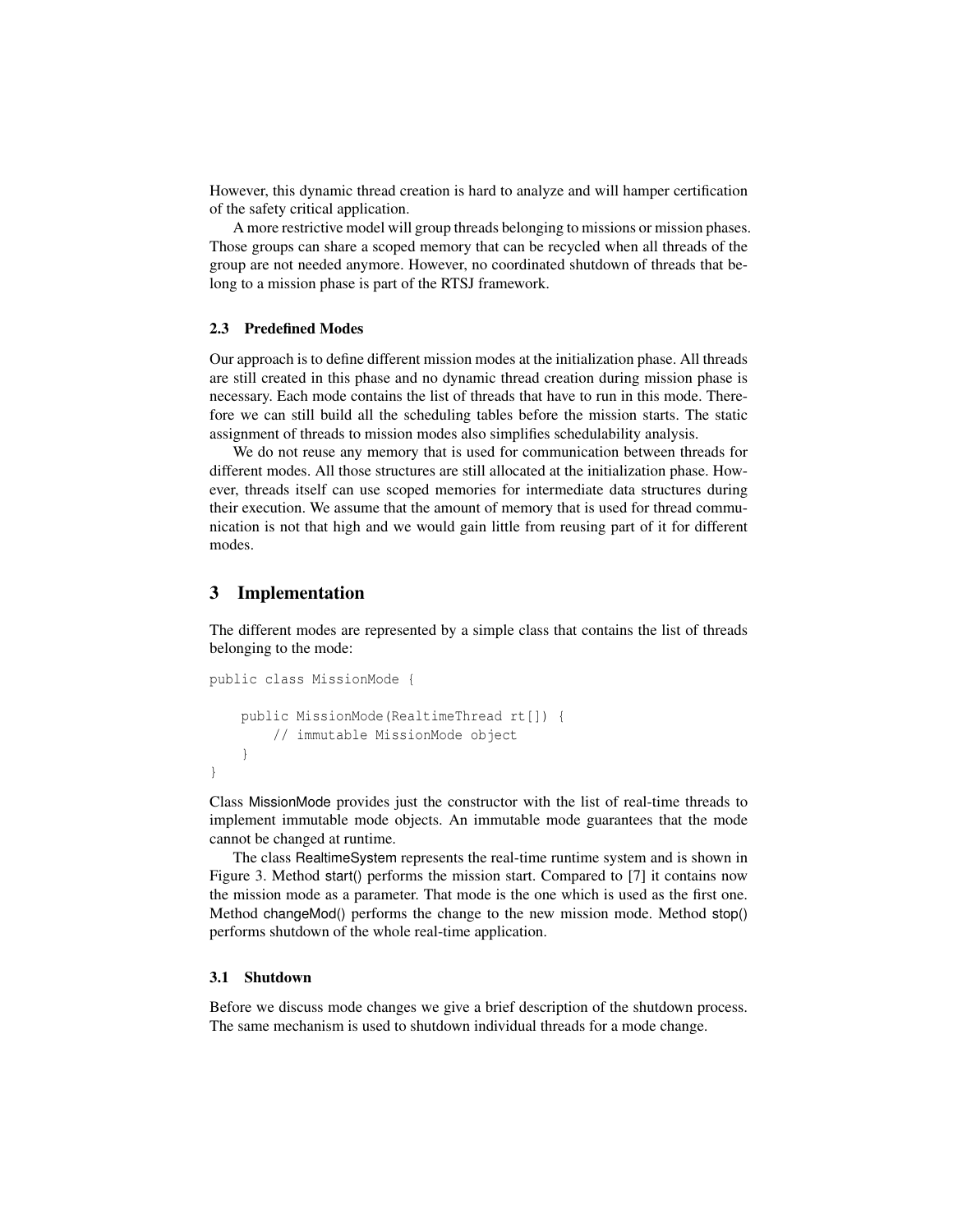```
package javax.safetycritical;
public class RealtimeSystem {
    /**
    * This class is uninstantiable.
     */
    private RealtimeSystem()
    public static void start(MissionMode m)
    public static void changeMode(MissionMode m)
    public static void stop()
    public static boolean modeChangePending()
    public static int currentTimeMicros()
}
```
Fig. 3. The representation of the real-time system with mission modes

In [7] we provide an additional phase for the real-time application: *Shutdown*. This phase is intended to provide a safe termination of the real-time system. All threads have a chance to bring actuators into a safe position.

The shutdown phase is initiated similar to the start of the mission phase, by invoking stop() from RealtimeSystem. However, we cannot simply stop all threads, but need a form of cooperation. All real-time threads return a boolean value from the run() method. This value indicates: *I'm ready for a shutdown*. When a thread is in a critical operation, where a shutdown is not allowed, the thread just returns false to delay the shutdown process. The runtime system waits for *all* threads to be ready for shutdown before actually performing the shutdown.

During the shutdown the cleanup() method is scheduled periodically (with the same period) *instead* of the run() method. The cleanup method itself also returns a boolean value to signal *shutdown finished* with true. In that case the thread is not scheduled anymore.

# 3.2 The Mode Change

When switching from mode *A* to mode *B* all threads that belong to both modes just continue to be scheduled. Threads part of mode *A* and not part of mode *B* have to be stopped. We reuse our approach to a clean shutdown of periodic threads, as described before, to perform the mode change. All threads that have to be stopped go through the same phases as during a shutdown. That means that the application logic of a single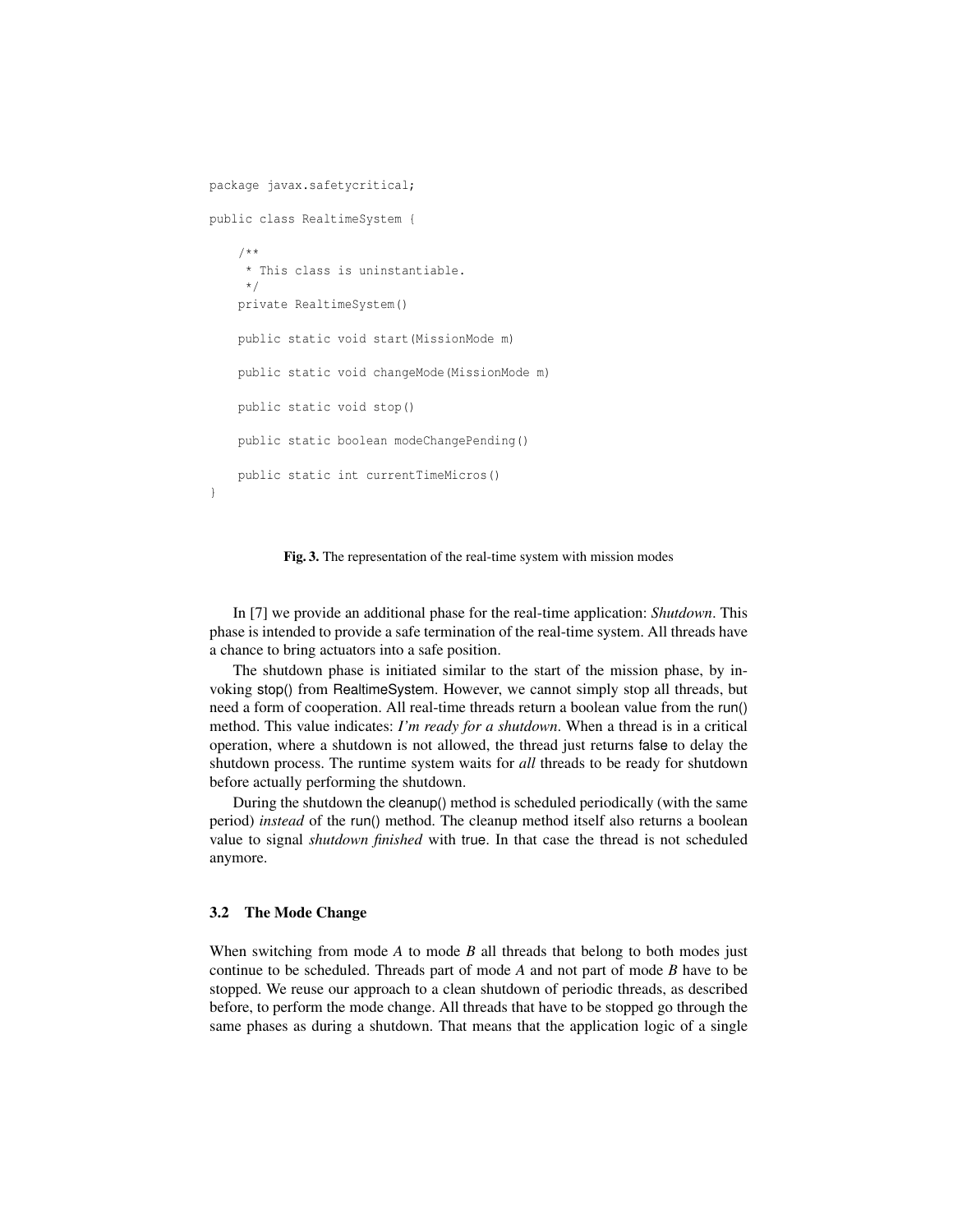thread does not need to be changed when extending the single mode profile to a multimode system.

A current mode change can be queried by the application threads with RealtimeSystem.modeChangePending(). An application task should query this state before performing a long lasting state change where the application thread cannot be stopped. This query is not mandatory. However, it can help to perform the mode change in less time.

When all to-be-stopped threads have performed their cleanup function the threads that are part of mode *B* and not part of mode *A* are *added* according to their release parameters to the schedule table. As this table is known at the initialization phase it is easily built in advance and this *adding* is just a switch between different tables. Performing this switch is the last step in the mode change.

### 3.3 An Example

Figure 4 shows a simple example using the mission modes. We define three modes: takeoff, cruise, and landing. For each mode we have a periodic task that performs the operation. Only thread takeoff is shown in the example. Furthermore, the task watchdog is part of all three modes.

For each mode we create a MissionMode object and add all threads that belong to the mission with the constructor during the initialization phase. The mission is started with the takeoff mode with RealtimeSystem.start(modeTakeOff). When this phase is finished a mode change is triggered by the takeoff thread with changeMode(modeCruise). During this mode change takeoff is stopped and cruise is started. The thread watchdog just continues to run during the mode change and in the new mode.

## 4 Discussion

The example showed that the API for different application modes is quite simple and intuitive to use. The proposed solution provides some form of dynamic application change during runtime within the static framework for safety critical Java.

#### 4.1 Analysis

The restricted form of dynamic application change with different modes simplifies WCET and schedulability analysis. For each mode all threads that will be scheduled are known in advance. During the mode change all not anymore used threads are stopped first before new threads from the new mode are started. In that case we do not need additional schedulability analysis for the mode changes.

During stopping of a thread the cleanup() method is invoked instead of the run() method at the same period. We only have to use the larger WCET value from the two methods for schedulability analysis.

The analysis of different modes is slightly more complex than the analysis of a single mission phase. However, it is still simpler than fully dynamic thread creation in the mission phase. We assume that the proposed modes provide enough dynamics in safety critical applications without hampering certification.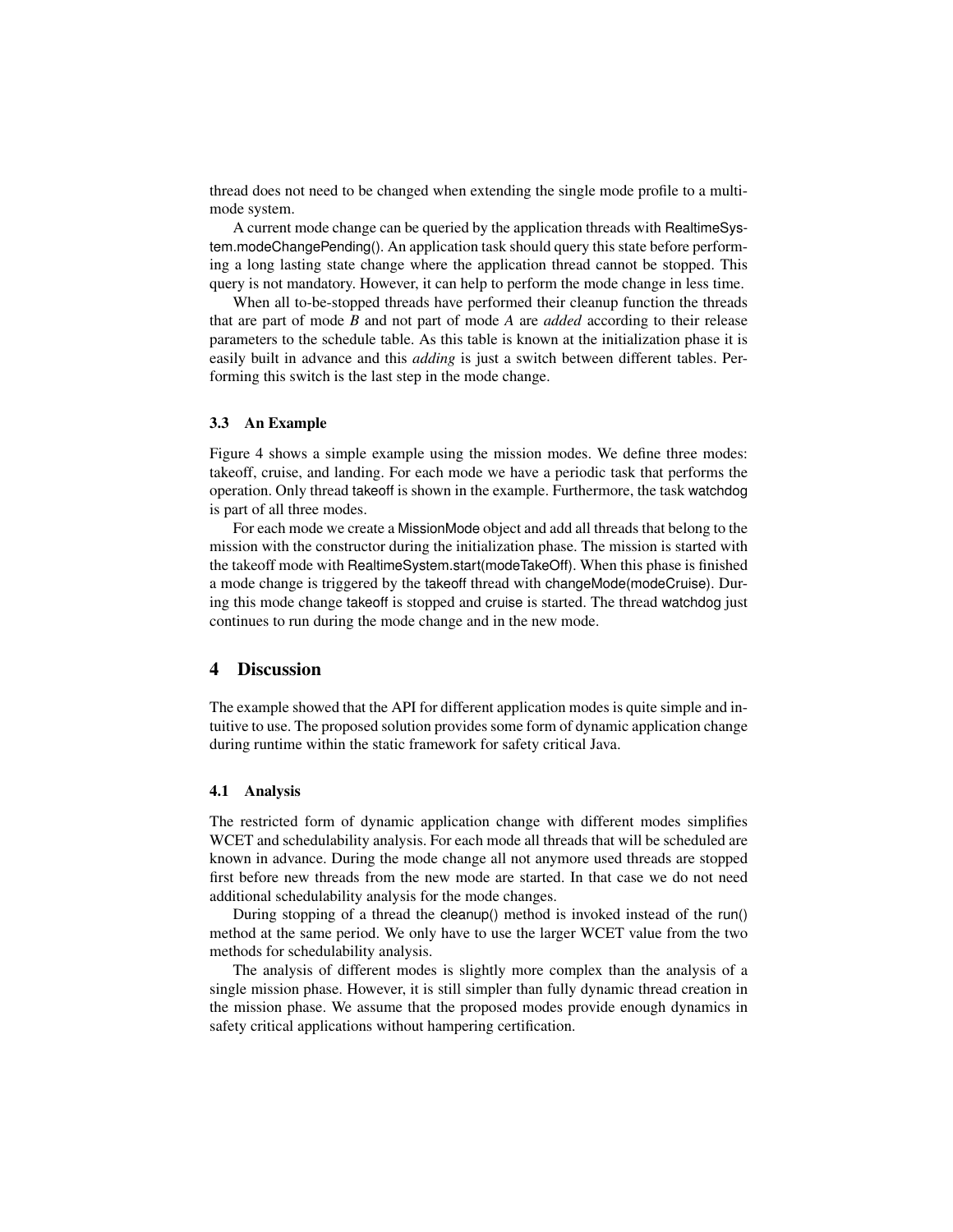```
public class MissionExample {
   static MissionMode modeTakeOff;
   static MissionMode modeCruise;
   static MissionMode modeLand;
   public static void main(String[] args) {
       PeriodicThread watchdog = new PeriodicThread(
               new RelativeTime(1000, 0)) {
           protected boolean run() {
               // do the watchdog work
               return true;
            }
        };
       PeriodicThread takeoff = new PeriodicThread(
               new RelativeTime(100, 0)) {
           boolean finished;
           protected boolean run() {
               doWork();
               if (finished) {
                   RealtimeSystem.changeMode(modeCruise);
                }
               return true;
            }
           protected boolean cleanup() {
               // we need no cleanup as we triggered
               // the mode change
               return true;
            }
           private void doWork() {
               // the periodic work
               // sets finished to true when done
            }
        };
       RealtimeThread mto [] = { watchdog, takeoff };modeTakeOff = new MissionMode(mto);
       RealtimeThread mcr [] = { watchdog, cruise };
       modeCruise = new MissionMode(mcr);
       RealtimeThread mld [] = { watchdog, land };
       modeTakeOff = new MissionMode(mld);
       RealtimeSystem.start(modeTakeOff);
   }
```


}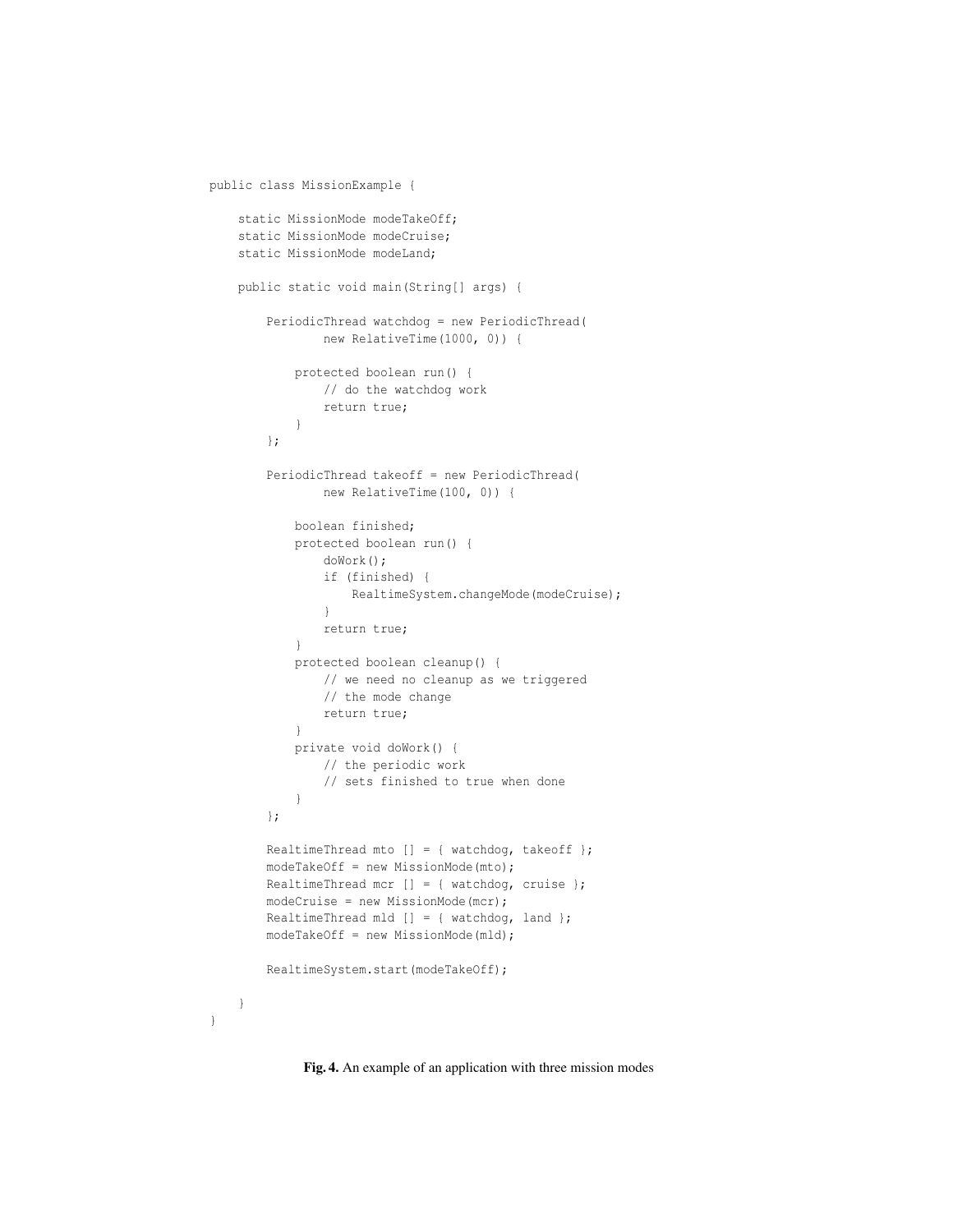#### 4.2 Runtime Overhead

A runtime system that provides a single mission phase with statically created threads can be implemented very efficient. During the start of the mission all relevant scheduling parameters (e.g. priorities ordered deadline monotonic) can be calculated. As a result a single scheduling table can be built. As this table does not change during runtime an efficient array instead of a list can be used. For a full dynamic system a list of threads that can be changed during runtime has to be used. Therefore, scheduling decisions at runtime are more complex.

The proposed approach of static modes is slightly more complex than the single mission solution. However, as all modes and the resulting scheduling tables are known before the mission start the tables can still be built in advance. At the end of the mode change (when the new threads are released) just the scheduling table has to be set to the precalculated one for the new mode. Scheduling decisions during runtime are as complex as for the single mission system.

The mode change itself, with stopping some threads and scheduling their cleanup method, is as complex as the shutdown process in the former proposal.

## 5 Conclusion

In this paper we have proposed an enhancement of safety critical Java to cover different modes during the runtime of a real-time application. The intention is to keep the system still simple in order to certify it according to standards such as DO-178B level A [6]. The WCET and schedulability analysis for a single mode is identical to the analysis of a single mission. Our proposal for mode changes also includes a coordinated shutdown of threads that are not used anymore in a new mode.

We believe that the slightly more complex analysis is outweighed by the benefits from reusing CPU budgets for different modes and providing a simple framework for the application to perform those mode changes. As a next step we will evaluate the proposal with a real-world example. When this evaluation is positive we will suggest this framework to the JSR 302 expert group for inclusion in the future standard of Safety Critical Java Technology.

## References

- 1. Bollella, G., Gosling, J., Brosgol, B., Dibble, P., Furr, S., Turnbull, M.: The Real-Time Specification for Java. Java Series. Addison-Wesley (June 2000)
- 2. Puschner, P., Wellings, A.J.: A profile for high integrity real-time Java programs. In: 4th IEEE International Symposium on Object-oriented Real-time distributed Computing (ISORC). (2001)
- 3. Kwon, J., Wellings, A., King, S.: Ravenscar-Java: A high integrity profile for real-time Java. In: Proceedings of the 2002 joint ACM-ISCOPE conference on Java Grande, ACM Press (2002) 131–140
- 4. Burns, A., Dobbing, B., Romanski, G.: The ravenscar tasking profile for high integrity realtime programs. In: Proceedings of the 1998 Ada-Europe International Conference on Reliable Software Technologies, Springer-Verlag (1998) 263–275